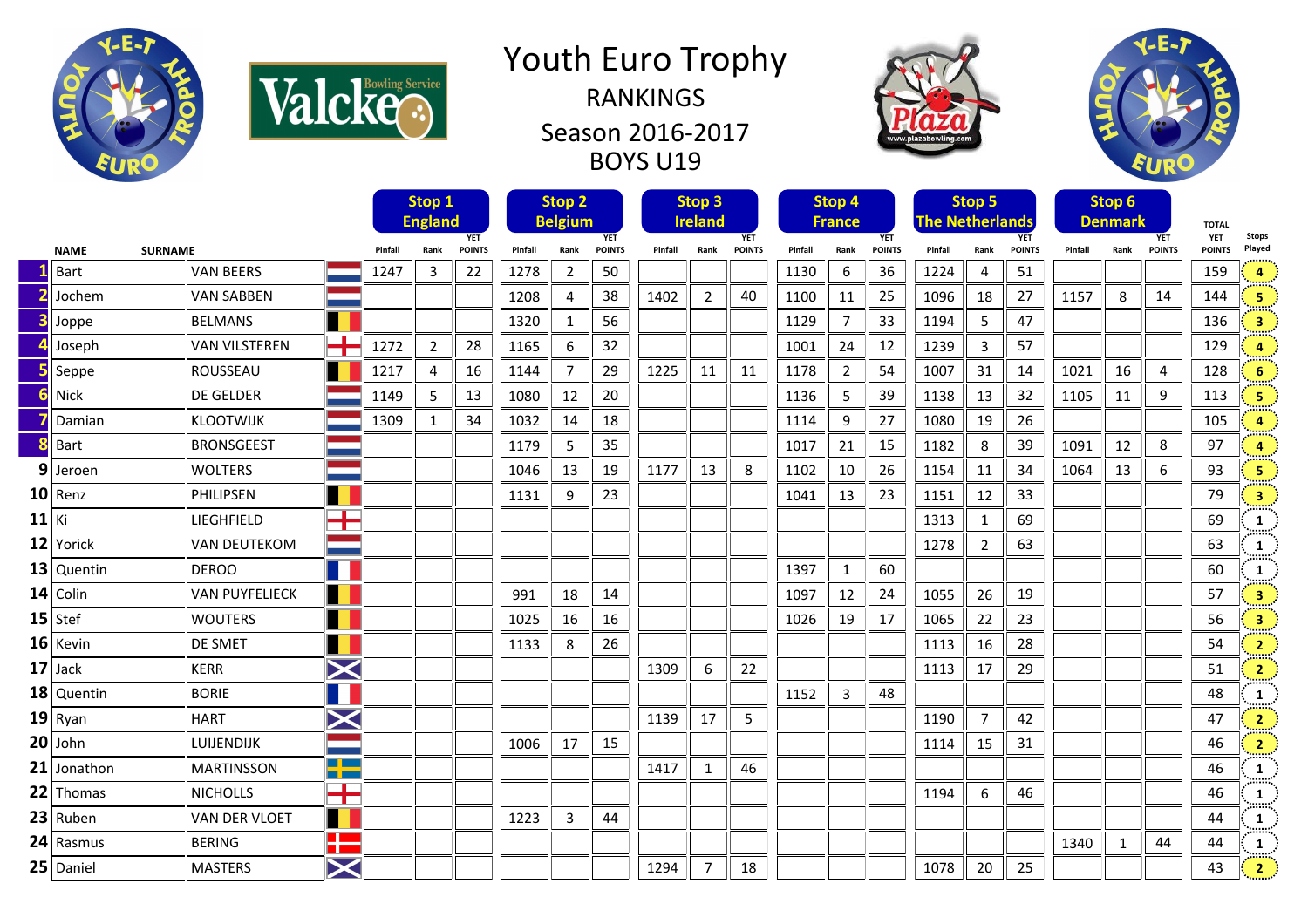| $26$ Cyril       | HOLVOET              |                              |      |                |                |      |    |    |      |                |              | 1141 | $\overline{4}$ | 42 |      |    |                |      |                |              | 42 | $\frac{1}{2}$                              |
|------------------|----------------------|------------------------------|------|----------------|----------------|------|----|----|------|----------------|--------------|------|----------------|----|------|----|----------------|------|----------------|--------------|----|--------------------------------------------|
| 27 Mitchel       | <b>DE BROUWER</b>    |                              |      |                |                | 1087 | 11 | 21 |      |                |              |      |                |    | 1052 | 27 | 18             |      |                |              | 39 | 2 <sub>1</sub>                             |
| 28 Dieko         | <b>MEIJERS</b>       |                              |      |                |                | 1029 | 15 | 17 |      |                |              |      |                |    | 1057 | 24 | 21             |      |                |              | 38 | $\left  \frac{2}{2} \right $               |
| 29 Martin Emborg | <b>BILTOFT</b>       | a po<br>Т.                   |      |                |                |      |    |    |      |                |              |      |                |    |      |    |                | 1321 | $\overline{2}$ | 38           | 38 | $\frac{1}{\min}$                           |
| $30$ Rhys        | BEAN                 | T                            | 1126 | $\overline{7}$ | $\overline{7}$ |      |    |    |      |                |              |      |                |    | 1114 | 14 | 30             |      |                |              | 37 | $\frac{2}{\sqrt{2}}$                       |
| $31$ Simon       | <b>KITS</b>          |                              |      |                |                |      |    |    |      |                |              |      |                |    | 1177 | 9  | 36             |      |                |              | 36 | $\mathbf{1}$                               |
| 32 Joshua        | <b>UDINK</b>         |                              |      |                |                |      |    |    |      |                |              | 1040 | 14             | 22 | 1001 | 32 | 13             |      |                |              | 35 | $\frac{2}{\pi}$                            |
| 33 Florentin     | ALLAERD              |                              |      |                |                |      |    |    |      |                |              |      |                |    | 1171 | 10 | 35             |      |                |              | 35 | $\frac{1}{\text{max}}$                     |
| 34 Martyn        | <b>JONES</b>         | $\bm{\times}$                |      |                |                |      |    |    | 1352 | $\mathbf{3}$   | 34           |      |                |    |      |    |                |      |                |              | 34 | $\mathbf{1}$                               |
| $35$ Tim         | ARRACHART            |                              |      |                |                | 952  | 21 | 11 |      |                |              |      |                |    | 1064 | 23 | 22             |      |                |              | 33 | $\frac{2}{2}$                              |
| 36 Christopher   | CARTER               | H                            |      |                |                |      |    |    |      |                |              |      |                |    |      |    |                | 1272 | 3              | 32           | 32 | $\frac{1}{\text{max}}$                     |
| 37 Emile         | CANNEVA              | $\blacksquare$               |      |                |                |      |    |    |      |                |              | 1118 | 8              | 30 |      |    |                |      |                |              | 30 | $\frac{1}{\sin \pi}$                       |
| 38 Jeroen        | VAN DEN EYNDEN       | H                            |      |                |                | 929  | 24 | 8  |      |                |              |      |                |    | 1056 | 25 | 20             |      |                |              | 28 | $\frac{2}{2}$                              |
| 39 Robin         | <b>SKANS</b>         | <u>e co</u><br><u>m m</u>    |      |                |                |      |    |    | 1350 | $\overline{4}$ | 28           |      |                |    |      |    |                |      |                |              | 28 | $\frac{1}{\text{max}}$                     |
| $40$ Roy         | LUIJENDIJK           |                              |      |                |                | 946  | 22 | 10 |      |                |              |      |                |    | 1049 | 28 | 17             |      |                |              | 27 | $\frac{2}{\sqrt{2}}$                       |
| 41 Kasper Andrup | <b>JOHANSEN</b>      | H                            |      |                |                |      |    |    |      |                |              |      |                |    |      |    |                | 1260 | 4              | 26           | 26 | $\frac{1}{2}$                              |
| 42 Jesper        | <b>JACOBSEN</b>      | $\blacksquare$<br><u>m m</u> |      |                |                |      |    |    | 1317 | 5              | 25           |      |                |    |      |    |                |      |                |              | 25 | $\frac{1}{\text{max}}$                     |
| $43$ Beau        | MAASSEN              |                              |      |                |                |      |    |    |      |                |              |      |                |    | 1073 | 21 | 24             |      |                |              | 24 | $\mathbf{1}$                               |
| 44 Jonas Halling | <b>IVERSEN</b>       | H                            |      |                |                |      |    |    |      |                |              |      |                |    |      |    |                | 1225 | 5              | 23           | 23 | $\frac{1}{\text{max}}$                     |
| 45 Yarne         | VAN HOOF             | Ш                            |      |                |                | 1112 | 10 | 22 |      |                |              |      |                |    |      |    |                |      |                |              | 22 | $\frac{1}{2}$                              |
| 46 Dennis        | <b>POOT</b>          |                              |      |                |                | 985  | 19 | 13 |      |                |              |      |                |    | 919  | 37 | 8              |      |                |              | 21 | $\frac{2}{\sqrt{2}}$                       |
| 47 Antoine       | <b>ROUSSELOT</b>     |                              |      |                |                |      |    |    |      |                |              | 1033 | 16             | 21 |      |    |                |      |                |              | 21 | $\frac{1}{\text{max}}$                     |
| 48 Célian        | <b>CAMPOS</b>        | $\blacksquare$               |      |                |                |      |    |    |      |                |              | 1033 | 15             | 20 |      |    |                |      |                |              | 20 | $\frac{1}{\text{max}}$                     |
| 49 Stefan Schou  | LARSEN               | ╊                            |      |                |                |      |    |    |      |                |              |      |                |    |      |    |                | 1178 | 6              | 20           | 20 | $\frac{1}{\text{max}}$                     |
| 50 Joeri         | <b>VAN DER ROEST</b> |                              |      |                |                | 970  | 20 | 12 |      |                |              |      |                |    | 916  | 38 | $\overline{7}$ |      |                |              | 19 | $\frac{2}{2}$                              |
| $51$ Enzo        | <b>BOURDON</b>       | Ш                            |      |                |                |      |    |    |      |                |              | 1027 | 18             | 19 |      |    |                |      |                |              | 19 | $\frac{1}{\text{max}}$                     |
| 52 Rémy          | <b>CLERINO</b>       |                              |      |                |                |      |    |    |      |                |              | 1027 | 17             | 18 |      |    |                |      |                |              | 18 |                                            |
| $53$ Oscar       | SVENSSON             | <u>e le s</u><br><u>a ma</u> |      |                |                |      |    |    | 1294 | 8              | 17           |      |                |    |      |    |                |      |                |              | 17 | $\begin{pmatrix} 1 \ 1 \end{pmatrix}$      |
| $54$ Tim         | STAMPE               | ╊                            |      |                |                |      |    |    |      |                |              |      |                |    |      |    |                | 1166 | $\overline{7}$ | 17           | 17 | $\begin{pmatrix} 1 \ \cdots \end{pmatrix}$ |
| 55 Grégory       | RAMIREZ              |                              |      |                |                |      |    |    |      |                |              | 1019 | 20             | 16 |      |    |                |      |                |              | 16 | $\frac{1}{2}$                              |
| 56 Patrick       | AGEMA                |                              |      |                |                |      |    |    |      |                |              |      |                |    | 1037 | 29 | 16             |      |                |              | 16 | $\frac{1}{\sin \pi}$                       |
| $57$ Bram        | <b>VISSERS</b>       |                              |      |                |                | 896  | 27 | 5  |      |                |              |      |                |    | 927  | 35 | 10             |      |                |              | 15 | $\left  \frac{2}{2} \right $               |
| 58 Marc          | ZAAL                 |                              |      |                |                |      |    |    |      |                |              |      |                |    | 1017 | 30 | 15             |      |                |              | 15 | $\frac{1}{\frac{1}{2}}$                    |
| $59$ Ewan        | <b>MOUTON</b>        |                              |      |                |                |      |    |    |      |                |              | 1013 | 22             | 14 |      |    |                |      |                |              | 14 |                                            |
| 60 Iscander      | DE HEIJ              |                              |      |                |                |      |    |    | 891  | 21             | $\mathbf{1}$ |      |                |    | 940  | 34 | 11             | 855  | 19             | $\mathbf{1}$ | 13 | $\begin{pmatrix} 1 \\ 3 \end{pmatrix}$     |
|                  |                      |                              |      |                |                |      |    |    |      |                |              |      |                |    |      |    |                |      |                |              |    |                                            |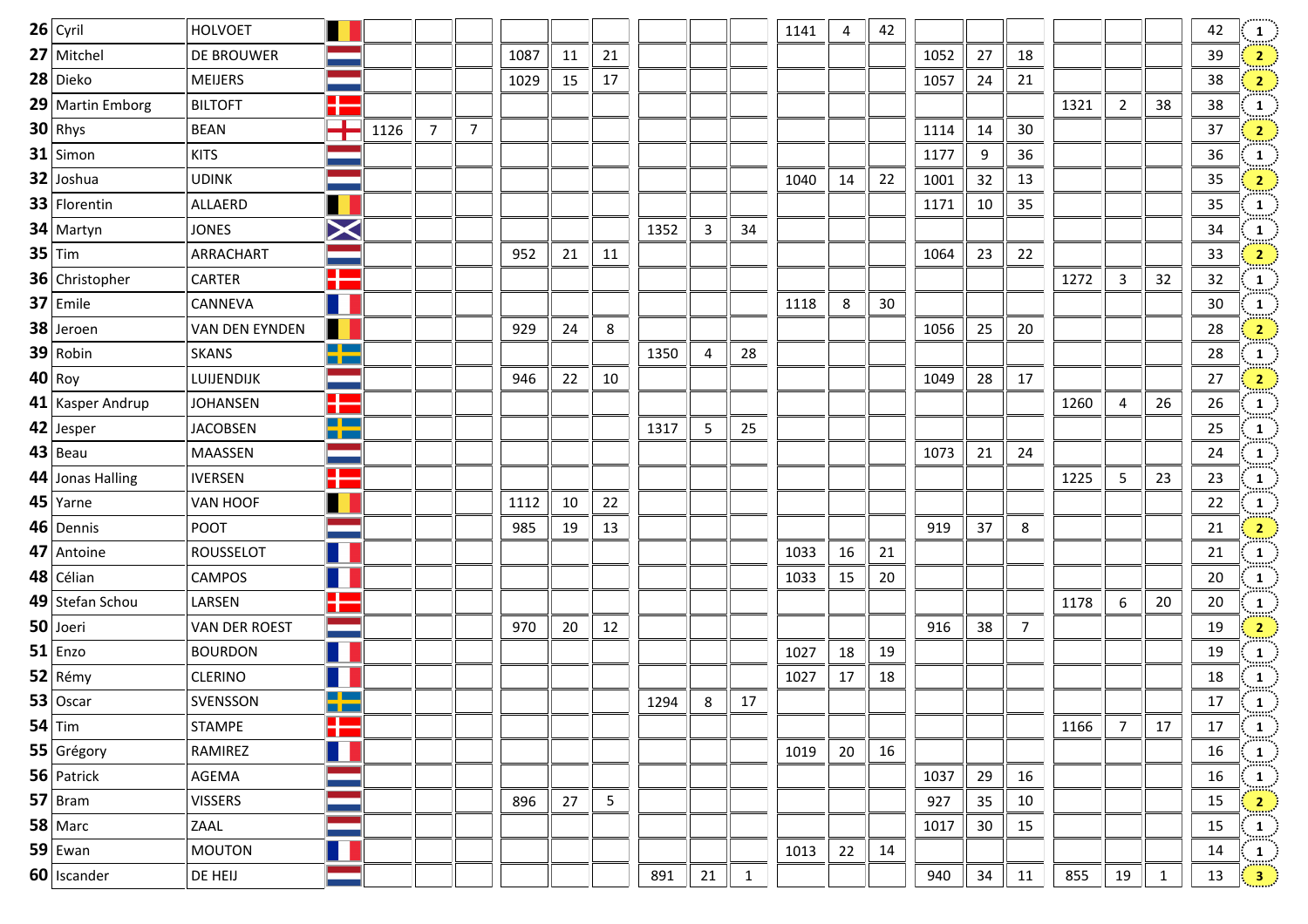| 61 Samuel              | <b>OSTLING</b>    | <u>e le s</u><br>T PI         |      |   |    |     |    |              | 1286 | 9  | 13             |      |    |    |     |    |              |      |    |              | 13             |                                                                                                                                                                                                                                       |
|------------------------|-------------------|-------------------------------|------|---|----|-----|----|--------------|------|----|----------------|------|----|----|-----|----|--------------|------|----|--------------|----------------|---------------------------------------------------------------------------------------------------------------------------------------------------------------------------------------------------------------------------------------|
| 62 Clément             | PERRIN            |                               |      |   |    |     |    |              |      |    |                | 1009 | 23 | 13 |     |    |              |      |    |              | 13             | $\begin{pmatrix} 1 & 1 & 1 \ 1 & 1 & 1 \ 1 & 1 & 1 \ 1 & 1 & 1 \ 1 & 1 & 1 \ 1 & 1 & 1 \ 1 & 1 & 1 \ 1 & 1 & 1 \ \end{pmatrix} \begin{pmatrix} 1 & 1 & 1 \ 1 & 1 & 1 \ 1 & 1 & 1 \ 1 & 1 & 1 \ 1 & 1 & 1 \ 1 & 1 & 1 \ \end{pmatrix}$ |
| 63 Calvin              | <b>MALONE</b>     |                               |      |   |    |     |    |              | 1231 | 10 | 12             |      |    |    |     |    |              |      |    |              | 12             |                                                                                                                                                                                                                                       |
| 64 Kevin               | RIJSWIJK          |                               |      |   |    |     |    |              |      |    |                |      |    |    | 982 | 33 | 12           |      |    |              | 12             |                                                                                                                                                                                                                                       |
| 65 Sjonnie             | VERHEUGT          |                               |      |   |    |     |    |              |      |    |                | 957  | 25 | 11 |     |    |              |      |    |              | 11             |                                                                                                                                                                                                                                       |
| <b>66</b> Thomas M. K. | <b>JENSEN</b>     | a po<br><b>The Co</b>         |      |   |    |     |    |              |      |    |                |      |    |    |     |    |              | 1132 | 10 | 11           | 11             |                                                                                                                                                                                                                                       |
| $67$ Lee               | SHILLINGFORD      | ╈                             | 1141 | 6 | 10 |     |    |              |      |    |                |      |    |    |     |    |              |      |    |              | 10             |                                                                                                                                                                                                                                       |
| 68 Willem              | ROL               |                               |      |   |    | 890 | 28 | 4            |      |    |                |      |    |    | 904 | 39 | 6            |      |    |              | 10             |                                                                                                                                                                                                                                       |
| 69 Gustav              | <b>GUNNARSSON</b> | $\blacksquare$<br><u>a pa</u> |      |   |    |     |    |              | 1222 | 12 | 10             |      |    |    |     |    |              |      |    |              | 10             |                                                                                                                                                                                                                                       |
| $70$ Loïc              | <b>DALLONI</b>    | $\blacksquare$                |      |   |    |     |    |              |      |    |                | 955  | 26 | 10 |     |    |              |      |    |              | 10             |                                                                                                                                                                                                                                       |
| 71 Oscar Sebastian     | LARSEN            | Ŧ                             |      |   |    |     |    |              |      |    |                |      |    |    |     |    |              | 1132 | 9  | 10           | 10             |                                                                                                                                                                                                                                       |
| $72$ Shayan            | <b>OMIDALI</b>    |                               |      |   |    | 936 | 23 | 9            |      |    |                |      |    |    |     |    |              |      |    |              | 9              |                                                                                                                                                                                                                                       |
| 73 Alexsander          | <b>FLODIN</b>     | $\blacksquare$<br>n pro       |      |   |    |     |    |              | 1177 | 14 | 9              |      |    |    |     |    |              |      |    |              | 9              |                                                                                                                                                                                                                                       |
| 74 Thimote             | <b>MAIA</b>       | ш                             |      |   |    |     |    |              |      |    |                | 946  | 27 | 9  |     |    |              |      |    |              | 9              |                                                                                                                                                                                                                                       |
| 75 Connor              | <b>VAN HEULEN</b> |                               |      |   |    |     |    |              |      |    |                |      |    |    | 920 | 36 | 9            |      |    |              | 9              |                                                                                                                                                                                                                                       |
| 76 Tizian              | <b>FLAMMER</b>    | $\overline{\textbf{r}}$       |      |   |    |     |    |              |      |    |                | 944  | 28 | 8  |     |    |              |      |    |              | 8              |                                                                                                                                                                                                                                       |
| 77 Kenzo               | <b>BOGAERTS</b>   | H                             |      |   |    | 928 | 25 | 7            |      |    |                |      |    |    |     |    |              |      |    |              | $\overline{7}$ |                                                                                                                                                                                                                                       |
| 78 Callum              | <b>SIMONS</b>     | $\mathbf{r}$<br><b>TIM</b>    |      |   |    |     |    |              | 1145 | 15 | $\overline{7}$ |      |    |    |     |    |              |      |    |              | $\overline{7}$ |                                                                                                                                                                                                                                       |
| 79 Florian             | <b>MACHUELLE</b>  | $\blacksquare$                |      |   |    |     |    |              |      |    |                | 926  | 29 | 7  |     |    |              |      |    |              | $\overline{7}$ |                                                                                                                                                                                                                                       |
| 80 Patrik Jannik       | SØRENSEN          | H                             |      |   |    |     |    |              |      |    |                |      |    |    |     |    |              | 1064 | 14 | $7^{\circ}$  | $\overline{7}$ |                                                                                                                                                                                                                                       |
| $81$ Leon              | <b>VISSER</b>     |                               |      |   |    | 915 | 26 | 6            |      |    |                |      |    |    |     |    |              |      |    |              | 6              |                                                                                                                                                                                                                                       |
| $82$ Euan              | <b>COOTE</b>      | $\bm{\times}$                 |      |   |    |     |    |              | 1144 | 16 | 6              |      |    |    |     |    |              |      |    |              | 6              |                                                                                                                                                                                                                                       |
| 83 Dylan               | RICORDEL          |                               |      |   |    |     |    |              |      |    |                | 923  | 30 | 6  |     |    |              |      |    |              | 6              |                                                                                                                                                                                                                                       |
| 84 Thomas              | <b>BAIN</b>       |                               |      |   |    |     |    |              |      |    |                | 920  | 31 | 5  |     |    |              |      |    |              | 5              |                                                                                                                                                                                                                                       |
| 85 Mark                | <b>TEIWES</b>     |                               |      |   |    |     |    |              |      |    |                |      |    |    | 892 | 40 | 5            |      |    |              | 5              |                                                                                                                                                                                                                                       |
| 86 Tobias Oliver       | WERENSKJOLD       | H                             |      |   |    |     |    |              |      |    |                |      |    |    |     |    |              | 1026 | 15 | 5            | 5              |                                                                                                                                                                                                                                       |
| 87 Jamie               | <b>DENG</b>       | $\mathbf{r}$<br>T             | 976  | 8 | 4  |     |    |              |      |    |                |      |    |    |     |    |              |      |    |              | 4              |                                                                                                                                                                                                                                       |
| 88 David               | <b>WAITE</b>      |                               |      |   |    |     |    |              | 1122 | 18 | 4              |      |    |    |     |    |              |      |    |              | 4              |                                                                                                                                                                                                                                       |
| 89 Viny                | <b>BILLAUT</b>    |                               |      |   |    |     |    |              |      |    |                | 908  | 32 | 4  |     |    |              |      |    |              | 4              |                                                                                                                                                                                                                                       |
| 90 Jean Luke           | VAN DER ZANDE     |                               |      |   |    |     |    |              |      |    |                |      |    |    | 890 | 41 | 4            |      |    |              | 4              |                                                                                                                                                                                                                                       |
| $91$ Dante             | <b>WILS</b>       | Ш                             |      |   |    | 874 | 29 | $\mathbf{3}$ |      |    |                |      |    |    |     |    |              |      |    |              | $\mathsf{3}$   |                                                                                                                                                                                                                                       |
| 92 Moritz              | WEIRAUCH          | $\overline{\textbf{r}}$       |      |   |    |     |    |              | 984  | 19 | $\mathbf{3}$   |      |    |    |     |    |              |      |    |              | 3              |                                                                                                                                                                                                                                       |
| $93$ Enzo              | CAMUS             | $\blacksquare$                |      |   |    |     |    |              |      |    |                | 898  | 33 | 3  |     |    |              |      |    |              | $\mathbf{3}$   |                                                                                                                                                                                                                                       |
| $94$ Frans             | ERHART            |                               |      |   |    |     |    |              |      |    |                |      |    |    | 885 | 42 | $\mathbf{3}$ |      |    |              | $\mathbf{3}$   |                                                                                                                                                                                                                                       |
| 95 Christian Käre      | MATHIASEN         | H                             |      |   |    |     |    |              |      |    |                |      |    |    |     |    |              | 975  | 17 | $\mathbf{3}$ | $\mathbf{3}$   | $\begin{array}{ c c } \hline 1&1 \ \hline 1&1 \ \hline 1&1 \ \hline 1&1 \ \hline \end{array}$                                                                                                                                         |